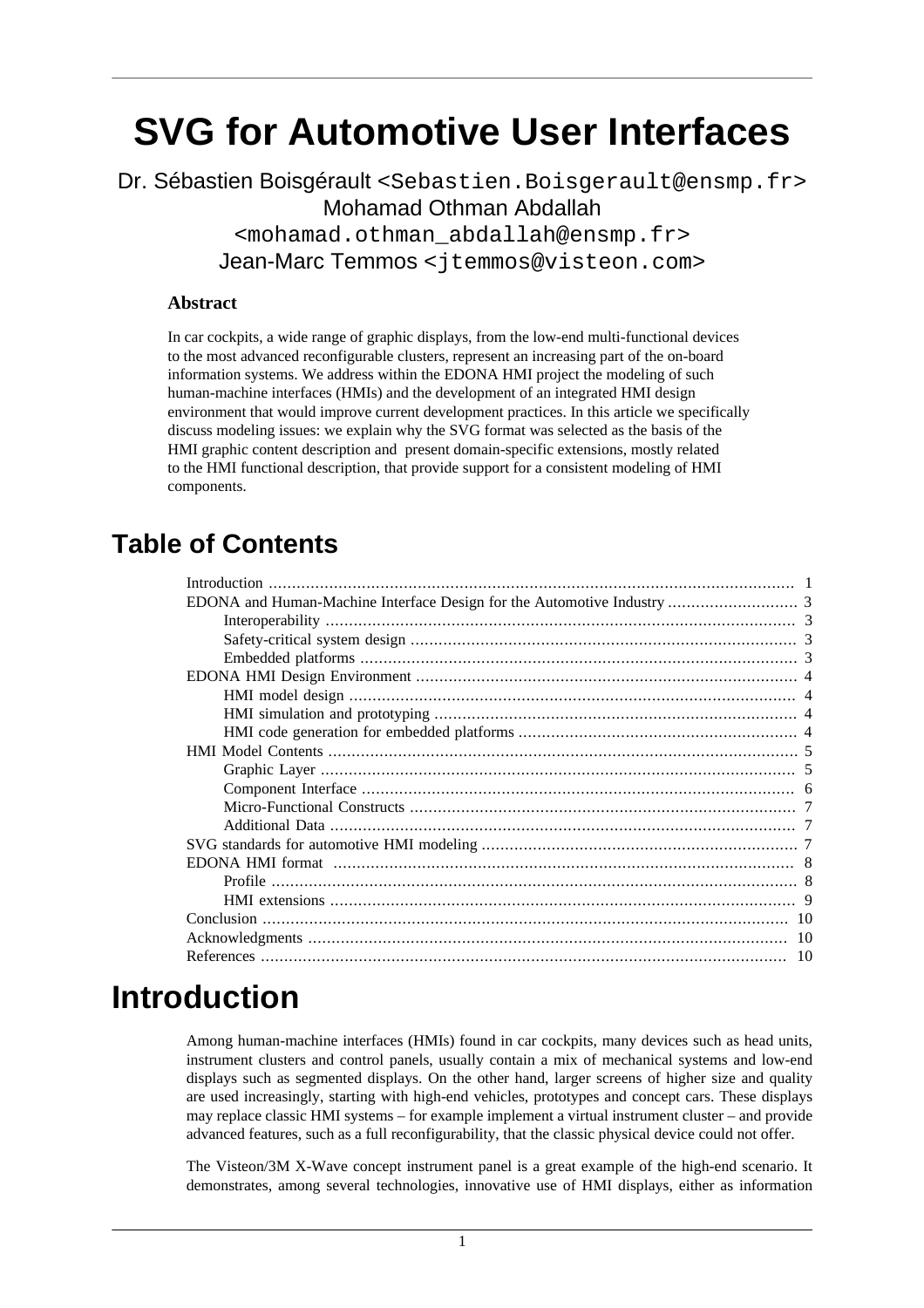systems – the driver information cluster located behind the steering wheel and the multi-functional display located in the middle of the cockpit – or as control devices like the integrated center panel (ICP). Instead of classic buttons, the ICP is a touch-sensitive display. Proximity sensing is used to switch from a dead-front look to an illuminated HMI when the driver's hand nears the panel, allowing him to control systems such as audio, climate or navigation in a few clicks.



**Figure 1. Visteon/3M X-Wave concept car cockpit**

**Figure 2. Inactive and active integrated center panel**



The EDONA HMI subproject addresses the modeling of this wide range of HMI displays, from the low-end displays to the high-end devices used in the most advanced applications. The project aims to provide a model-based, integrated design tool chain that will support their entire design process. In this document, we first present the EDONA project and open platform and the specific context of HMI design for the automotive industry. Then we describe the aims and components of the EDONA HMI design tool chain as well as its integration into existing processes. Finally we turn our attention to HMI models and their structure, and present how the SVG standards may be used in their core graphic model and what kind of application-specific extensions we propose to obtain an adequate description of HMI models.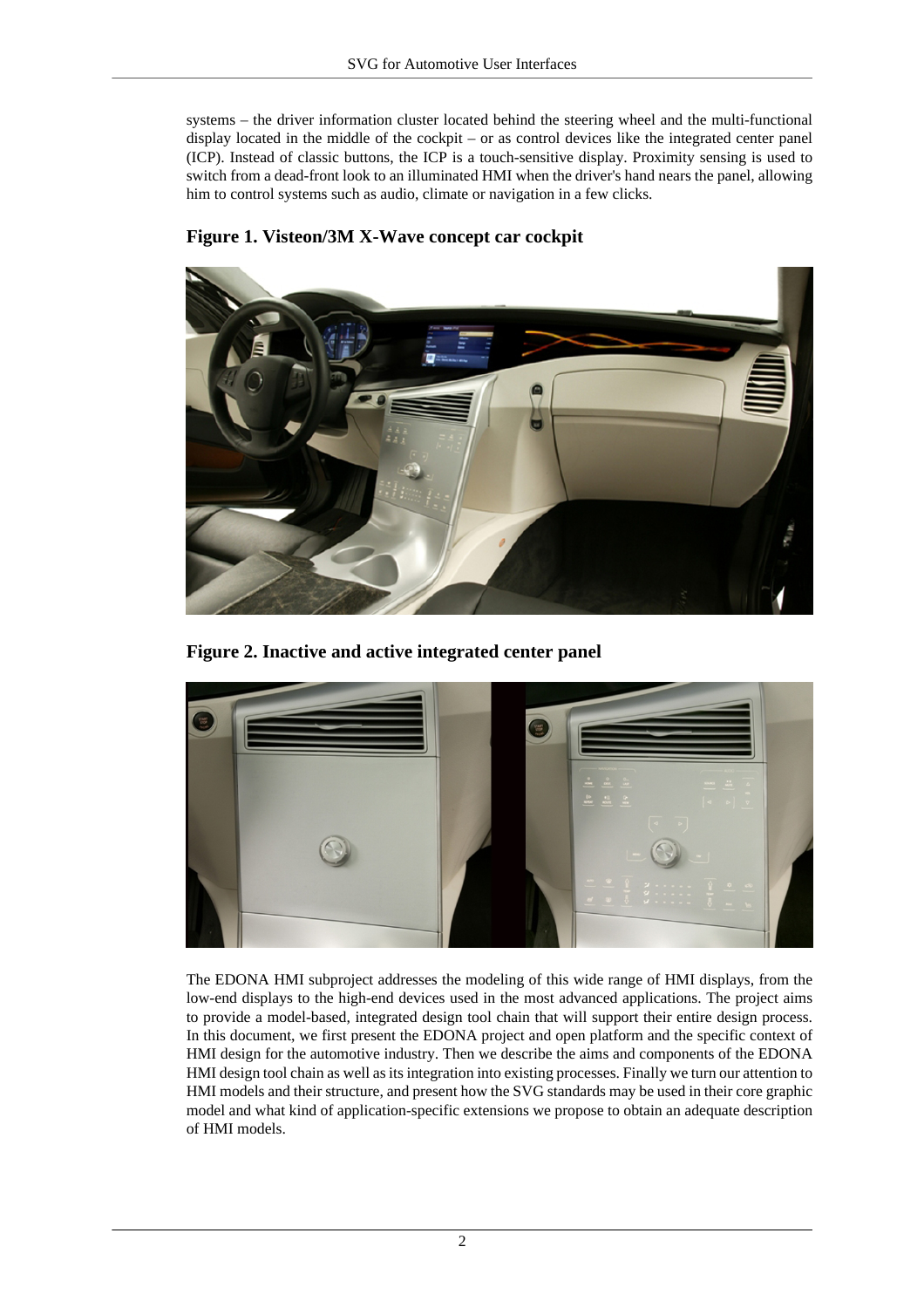## <span id="page-2-0"></span>**EDONA and Human-Machine Interface Design for the Automotive Industry**

EDONA is an ongoing french project, started in september 2007, of the competitive cluster System@tic Paris-Région. It gathers the major national actors of the automotive industry under the leadership of Renault. This project promotes an approach based on shared development tools and standards for the design of embedded systems for the automotive. It aims to deliver an open technological platform hosting specialized development environments for the automotive industry. Such environments will be provided by EDONA sub-projects, including one dedicated to HMI design.

A suitable HMI design environment for this context has to take into account several characteristics of the automotive industry that we outline in this section

#### <span id="page-2-1"></span>**Interoperability**

The automotive industry is structured around a large number of providers of cars components. The ability of these actors to easily exchange components specifications and designs and ultimately to seamlessly integrate these components into vehicles while maintaining a high productivity and quality level is a major issue. Selected standards contribute to the resolution of the interoperability issue: prominently, AUTOSAR, as an emerging automotive standard that targets integration of hardware and software component on ECUs (Electronic Computing Units) has a major role to play in this respect. But it focuses on the deployment stage ; on the other hand, standards for common models and formats as well as their support in software tools, integrated into consistent platforms, shall address the same issue at the design stage. In this matter, the development cycle of HMI components is no exception.

### <span id="page-2-2"></span>**Safety-critical system design**

As many other automotive embedded systems, the failure of a HMI system may generate high risk levels for the customers. Therefore, its development process shall guarantee that it produces software components that meet all necessary safety requirements. This issue is obviously shared with the production of HMIs in other safety-critical domains such as medical systems or avionic systems. The experience of the automotive industry with IEC61508 showed that non-automotive safety standards do not fully address either the real-time nature of embedded systems, or the automotive development and life cycles. The ISO26262 standard on the contrary specifically applies to safety-related E/E and software systems embedded in automotive and addresses hazards due to malfunctions. It embraces a customer risk-based approach for the determination of the risks at the vehicle level. This standard does not explicitly enforces the set of development methods to adopt in order to achieve safety-related goals. However, prior experiences in avionics, a related field where safety constraints are particularly important, have already shown the benefits of using a model-driven development process. Focusing the development of software component on their model – a formal specification of their behavior – and using code generation to actually produce the components, reduces ambiguity and lack of accuracy in the specifications, allows early detection of design errors, enables the application of formal verification methods and avoids the errors introduced by manual coding.

### <span id="page-2-3"></span>**Embedded platforms**

HMI software systems designed for road vehicles are used in wide range of application contexts and may accordingly be embedded in a large panel of targets. Beyond production-ready HMI aimed at mass-market vehicles, there is a continuum of situations: HMI design for high-end vehicles, proofs of concept and prototype vehicles, research demonstrators in the context of intelligent transportation systems, etc. The requirements for the HMI platform vary greatly according to the application context. For cost reasons, simple HMI components that are usually used for audio systems control (Radio/Tuner AM/FM, CD, MP3, etc.) or climate control (EATC) may rely on simple multi-functional display, lowend processors and restricted graphics library. On the other side of the range, prototypes and academic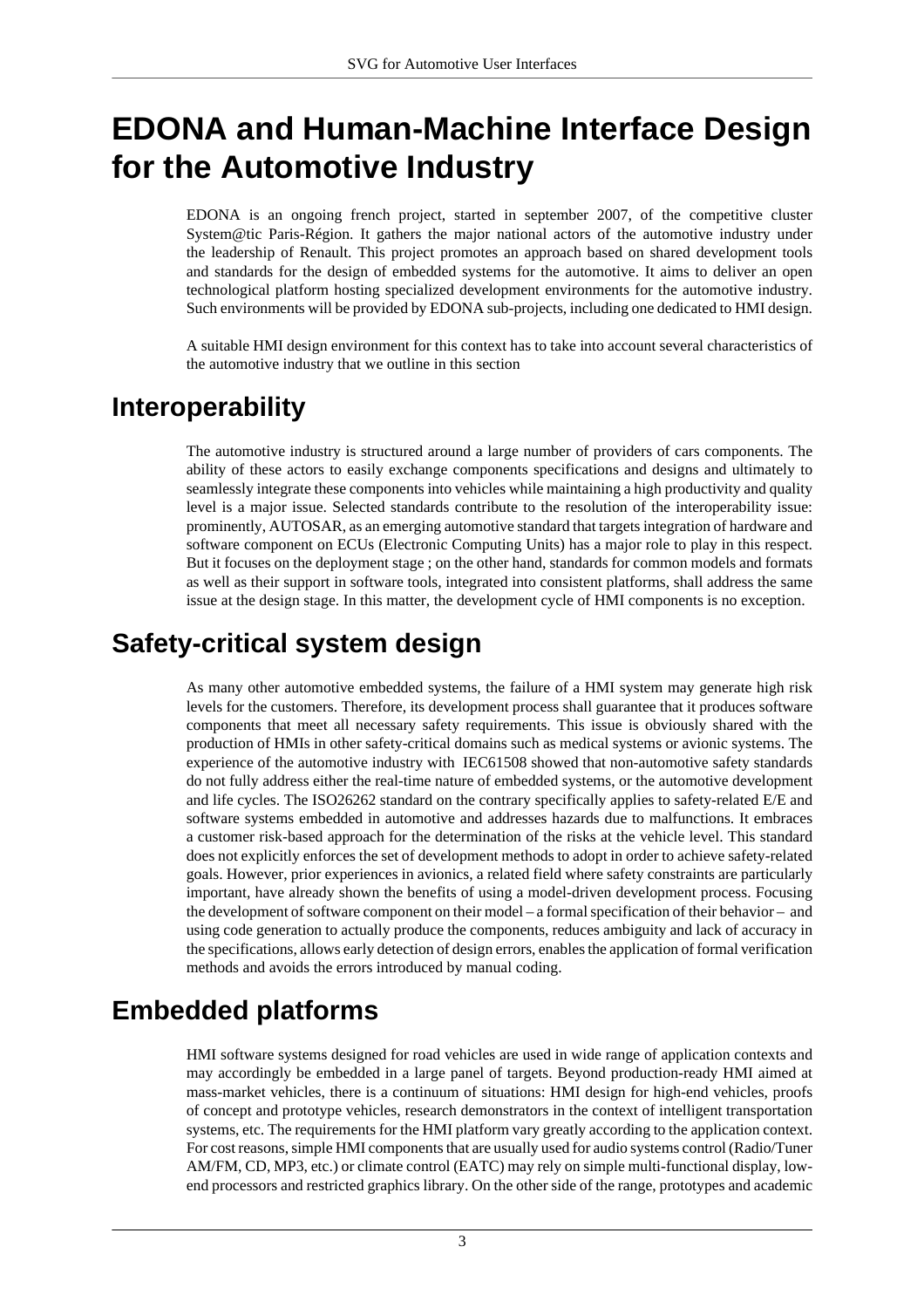demonstration platform commonly use embedded PCs, large color displays and touch screens, a combination that ensures the best user experience and enables rapid application development as well. A complete tool chain solution for HMI design in automotive has to provide adequate support for this large panel of use-cases.

## <span id="page-3-0"></span>**EDONA HMI Design Environment**

The EDONA HMI project aims to deliver an integrated design environment that supports the full embedded HMI design cycle, from the early stages of system specification to the generation, configuration and integration of executable software components on embedded targets. This tool chain is structured around modeling services and two execution infrastructures.

#### **Figure 3. EDONA HMI Tool Chain**



#### <span id="page-3-1"></span>**HMI model design**

This module gathers all services related to the creation, transformation and management of HMI models. It includes a model editor that allow design of new components and assembly of existing components, import/export services for external HMI models, and validation services. Management of HMI models include support for documentation, internationalization, quality standards and requirements.

### <span id="page-3-2"></span>**HMI simulation and prototyping**

The first execution infrastructure for HMI components focuses on integration with the development environment, rapid application development, and design of prototypes for advanced applications.

Its target platform is desktop or embedded PCs equipped with the Java runtime. Using a simulation layer, it is tightly integrated into the EDONA HMI development environment, an Eclipse platform. It is then used to test, improve and validate HMI models in a fast design-simulation iteration loop. For the design of advanced automotive prototypes and demonstrators, especially in the context of intelligent transport systems, that are not subject to high safety and cost related constraints, the same execution architecture is also adequate.

### <span id="page-3-3"></span>**HMI code generation for embedded platforms**

The second execution infrastructure for HMI components targets embedded platforms, and takes into account hardware and software constraints as well as safety and certification requirements.

This module uses HMI models to generate automatically C code of the HMI software component, avoiding manual coding and the associated risks of specification interpretation and coding errors. This is clearly a central feature as in safety-related development, a major part of the software component development life-cycle is consumed by verification tasks: verification cost may account for as much as 80% of the budget. The model-based approach reduces the need for code testing and allows most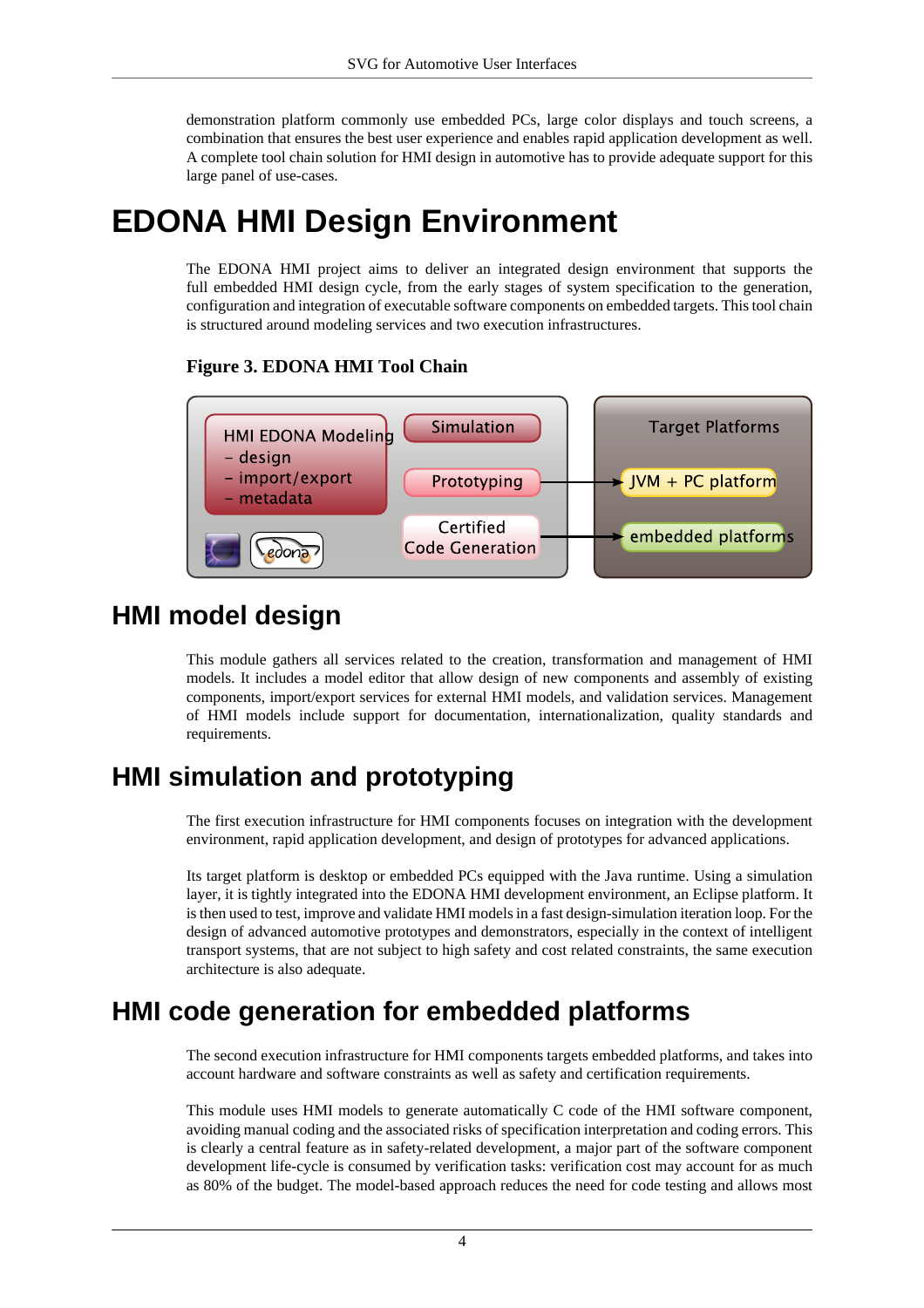verification tasks to be performed at the model-level. Automatic code generation also allows the production of simple, deterministic and efficient code. Code retargetability is an additional benefit: generators may be configured to produce a code adapted to given target platforms, and for example use fixed-point representation for numbers if floating-points are not supported.

## <span id="page-4-0"></span>**HMI Model Contents**

A survey of common use cases, tools and standards applicable in automotive HMI design was performed as one of the first steps of the EDONA HMI project. Its conclusions deliver a set of requirements for the contents of a suitable HMI model, a prerequisite for the specification of the format. First of all, the scope of the modeling was considered and if a wide range of HMIs are included in the scope of our meta-model, some specialized subsystems, that require 3D models or video displays were excluded for being too different in nature from our core target. Most of the HMI display content, from multi-functional devices to reconfigurable clusters, may be adequately described with 2D graphics only: this graphic layer is addressed in the first sub-section. For the high-end displays that display other kinds of graphic content, we focus on the ability to integrate with these subsystems rather than including them in the model. For this reason among others, HMIs require a consistent component interface model, described in the second subsection. Micro-functional constructs, compatible with this interface model, allow the components to present a high-level and safe interface. They are discussed in the third subsection. Finally, the constraints attached to additional HMI data such as documentation or internationalization content are considered.

#### <span id="page-4-1"></span>**Graphic Layer**

The HMI graphic layer is the part of its model that describes all possible appearances of the display at runtime. It therefore gathers all the elements of the HMI specifications related to graphic layout, dimensions, shapes, colors, ans so on. Two basic schemes are behind any change in the HMI display. The simplest one is the switch from a graphic layer to another, among a fixed set, for example as it may happen to a multi-functional display when a user switches from the audio control mode the climate control mode. A more complex source of animations in graphics relies on parametric change in the current graphics content. The parameters may control shapes, geometric transformations, styles or text content. For example, a digital gauge needle rotation may be controlled to display the current RPM rate.

The ability to create totally new HMI appearances also requires a low-level description of its graphics elements. Support for component-level assembly of HMI graphic models is also considered for its ability to favor rapid design cycles. Beyond these general constraints, a detailed list features that were required by common HMI models was established. All these requirements clearly plead in favor of a structured vectorial model for the graphics content.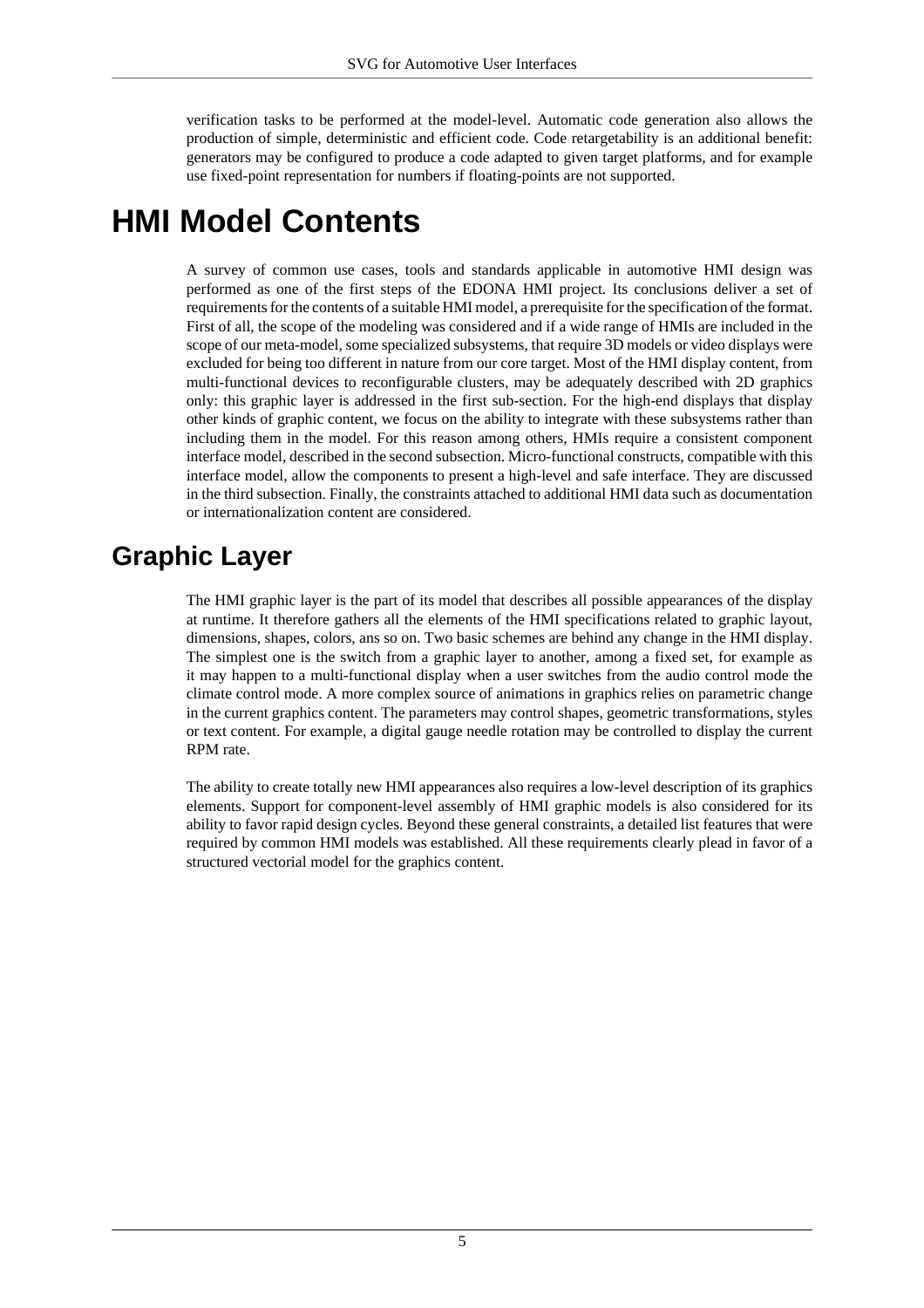**Figure 4. Example Radio/Tuner/CD Display, using transparency for the volume display**



### <span id="page-5-0"></span>**Component Interface**

The graphic content of an HMI component is controlled by its external environment. Such component may also export information about its current graphic state. The specification of this interface layer has to be compatible with the models of computation that are commonly used to model HMI logic. Our survey demonstrates that HMI design tools are dominated by the graphical versions of synchronous languages that are popular in the context of embedded software design. These languages may leverage powerful verification methods and allow efficient code generation. They are either based on data-flow diagrams or state charts families. Some solutions, like SCADE, Esterel Technologies safety-critical application development environment, even support constructs of both types.



#### **Figure 5. Scade cruise control functional model**

6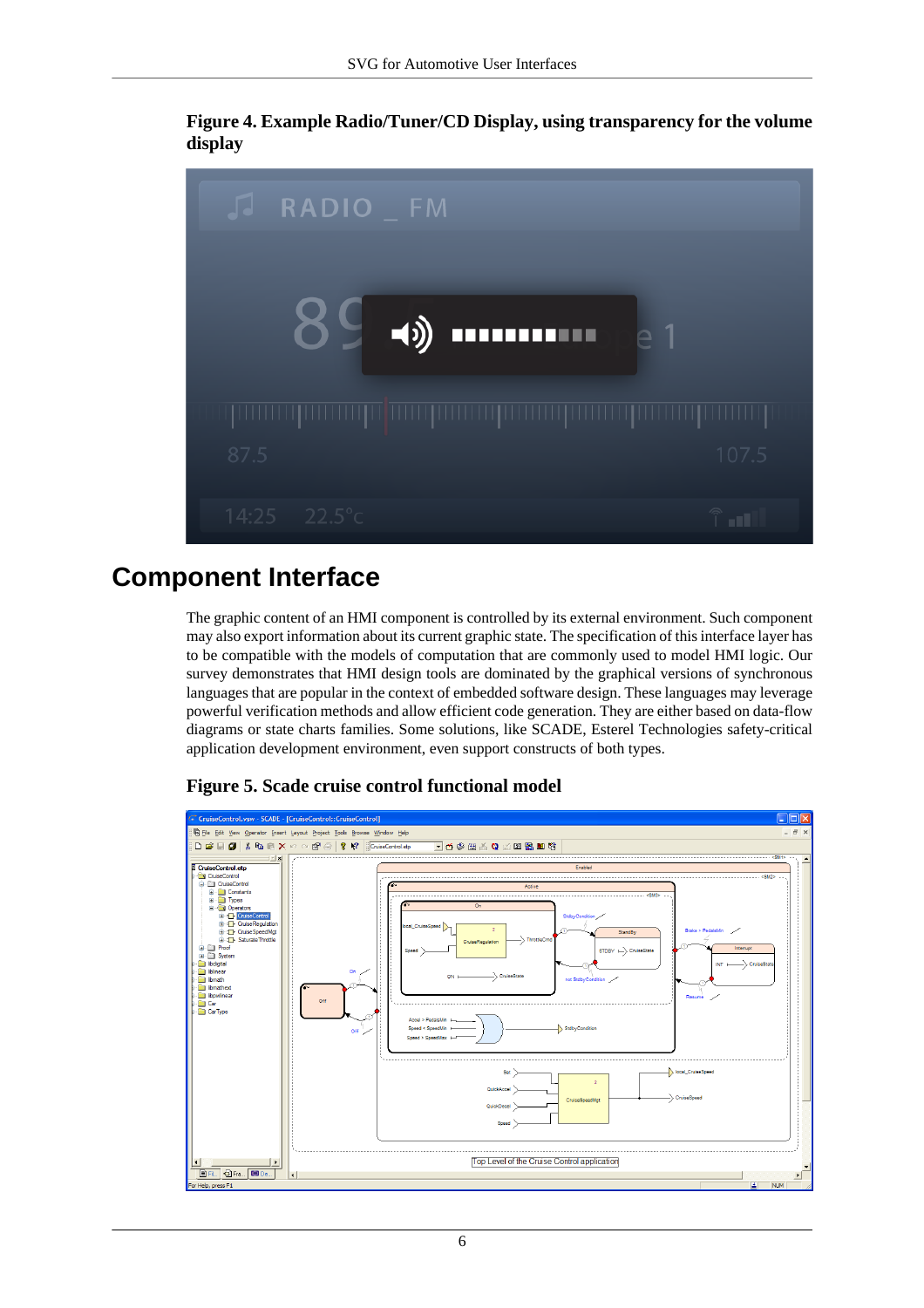A simple interface model that can be integrated with this family of functionals languages consists in a fixed list of typed input and output signals that are always synchronously updated. The HMI component is repeatedly activated: new values are provided for the input signals and in return, the HMI component shall provide a new value for every output.

#### <span id="page-6-0"></span>**Micro-Functional Constructs**

The description of full HMI logic or functional layer is beyond the scope of the EDONA HMI model. However, the inclusion of some simple functional constructs – intermediate components between component interface signals and graphic data – is necessary to provide an interface that is high-level enough. Without any such construct, a gauge needle would be controllable only by its rotation angle and not with the functional value that it displays (km/h, RPM, etc.), and the interface of a 7-segment display would consist in a sequence of inputs that control each segment visibility instead of a signal input with the digit that the display shall render.

Therefore, a minimal data-flow model of computation – referred to as micro-functional layer in the sequel – was selected for this purpose. It extends the expressivity of the HMI component model but does not alter the nature of the component interface.

### <span id="page-6-1"></span>**Additional Data**

An HMI specification contains some context information that complements its graphic, interface, and micro-functional content. Documentation, requirement traceability, internationalization support are among the kind of extra information that shall be embeddable in the HMI models.

## <span id="page-6-2"></span>**SVG standards for automotive HMI modeling**

SVG 1.1 and its mobile profiles are mature and popular standards created by the W3C and their usage scenarios include the description of graphical user interfaces. They were therefore considered early as candidate formats for being the core graphic layer that would be extended to describe complete automotive HMI models.

In this regard, the SVG 1.1 set of standards provides consistent restriction and extension policies. SVG 1.1 is described as a set of modules that simplifies the definition of profiles, XML dialects that are subsets of the original specification. The W3C recommends two such subsets, SVG Tiny 1.1 and SVG Basic 1.1. To these standard profiles should be added industrial initiatives such as SVG Tiny 1.1 Plus that originates from the mobile phone ecosystem. These profiles are specifically designed for mobile devices, platforms that are primarily characterized by specific constraints in terms of CPU speed, memory size, color support, etc. The family of mobile devices obviously contains mobile phones and personal digital assistants but the target platforms for embedded HMI in road vehicles share similar constraints.

SVG 1.1 also comes with a standard extensibility policy: foreign namespaces may used to complement SVG data with application-specific content, this extra information being simply ignored by SVG applications. This policy is used effectively in SVG authoring tools such as Inkscape, but also in SVG models exported by automotive interface designers – such as 'ALTIA design' – to complement the graphic model with application-specific content.

The existence of several SVG authoring tools makes the design of new HMI graphic content a simpler task. SVG being an authoritative description for vector graphics, some HMI design tools used in the automotive industry already have a partial support for it. This interoperability is possible the because such tools have an internal model for the description of graphic content that shares the most important structural features of SVG: for example, SGF, the format used in the 'Scade Display' design tool, has a document with a tree-like structure that supports groups, some nested affine transformations, graphic elements that consist in basic and complex shapes as well as text, customization through style attributes, a classic painter rendering model, all features that are present in the SVG model as well. The selection of SVG as a core format therefore has the potential to increases interoperability between generic and application-specific design tools.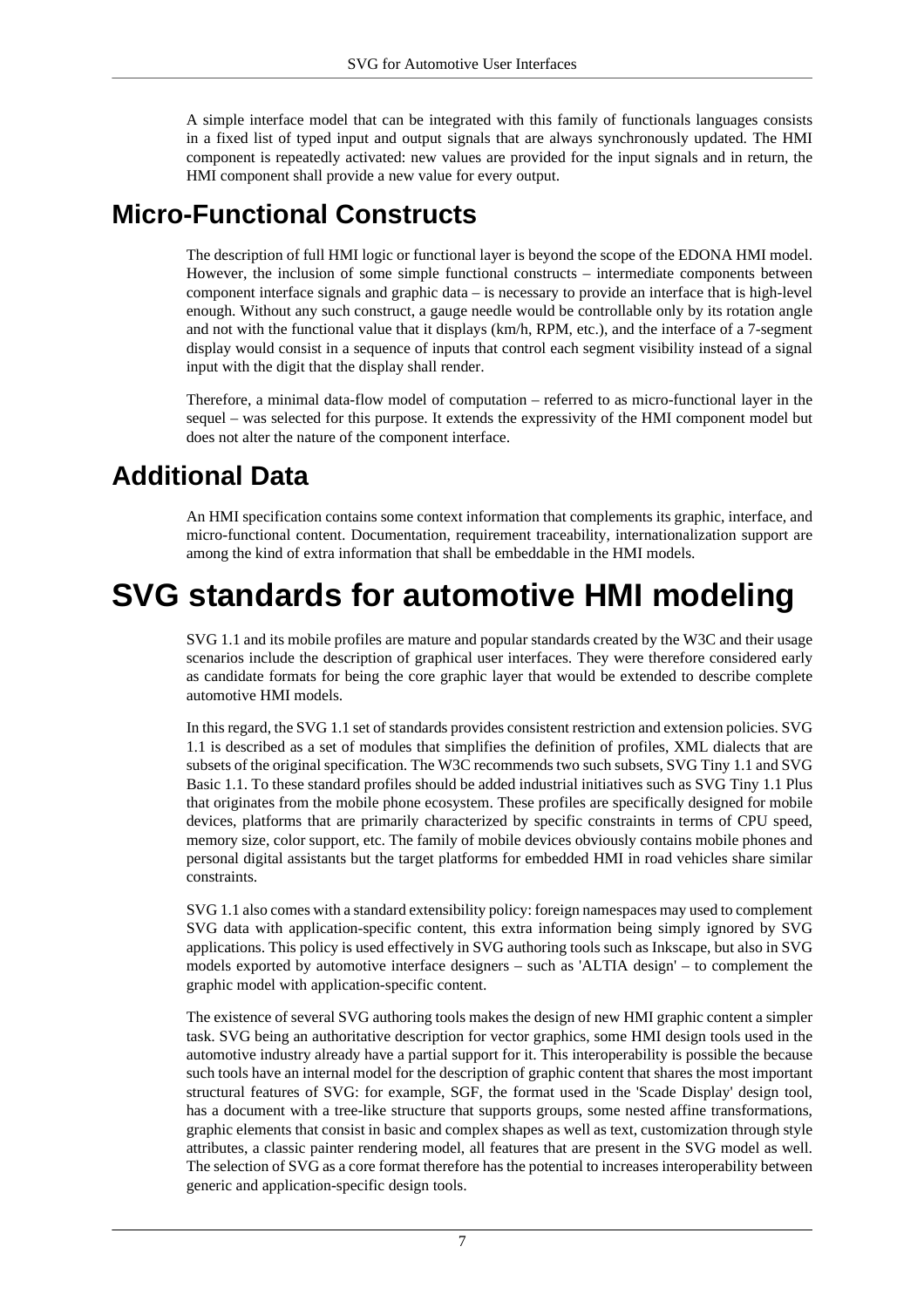

#### **Figure 6. Scade Display Editor**

Finally, beyond authoring tools, SVG format in this context greatly benefits from dedicated software support, especially from the Batik SVG Toolkit. This library provides a large set of tools for generation, manipulation and transformation of SVG models as well as their extensions, crucial features that can be used as a basis for HMI model designers. It supports dynamic SVG documents – graphic models whose content changes with time – and handles user events, and is therefore also a suitable basis as HMI simulation engine. Being a Java library that can generate AWT/SWING components – and therefore, with the appropriate bridges, SWT components – its integration in the EDONA Eclipse platform is natural.

## <span id="page-7-0"></span>**EDONA HMI format**

The EDONA HMI format is made of a subset of SVG constructs – a custom SVG profile – and of a set of application-specific functional extensions.

#### <span id="page-7-1"></span>**Profile**

The SVG Tiny 1.1 specification, a profile dedicated to highly restricted platforms, is selected as a reference to define our EDONA HMI profile as its basic features cover most of our needs. However, to support some features commonly found in HMI designs, a small number of extra SVG features, not present in SVGT 1.1, are added: they are gradients, opacity and clipping. The extent of this support is the following: gradients and opacity constructs are supported as in the SVG Tiny 1.2 candidate recommendation (or SVG Tiny 1.1 Plus) and clipping as in SVG Basic 1.1. Based on the study of HMI design use cases, this set of constructs is currently a good trade-off between model simplicity (that eases model management, code generation and guarantees a good embedded graphics library support) and the ability to describe a large range of HMI models. However, as the complexity of HMIs and the target platform capabilities evolve quickly, this particular selection of constructs may have to be updated.

We explicitly exclude from the EDONA HMI profile the animation elements of SVGT 1.1, because this animation model not compatible with our HMI component model. To begin with the declarative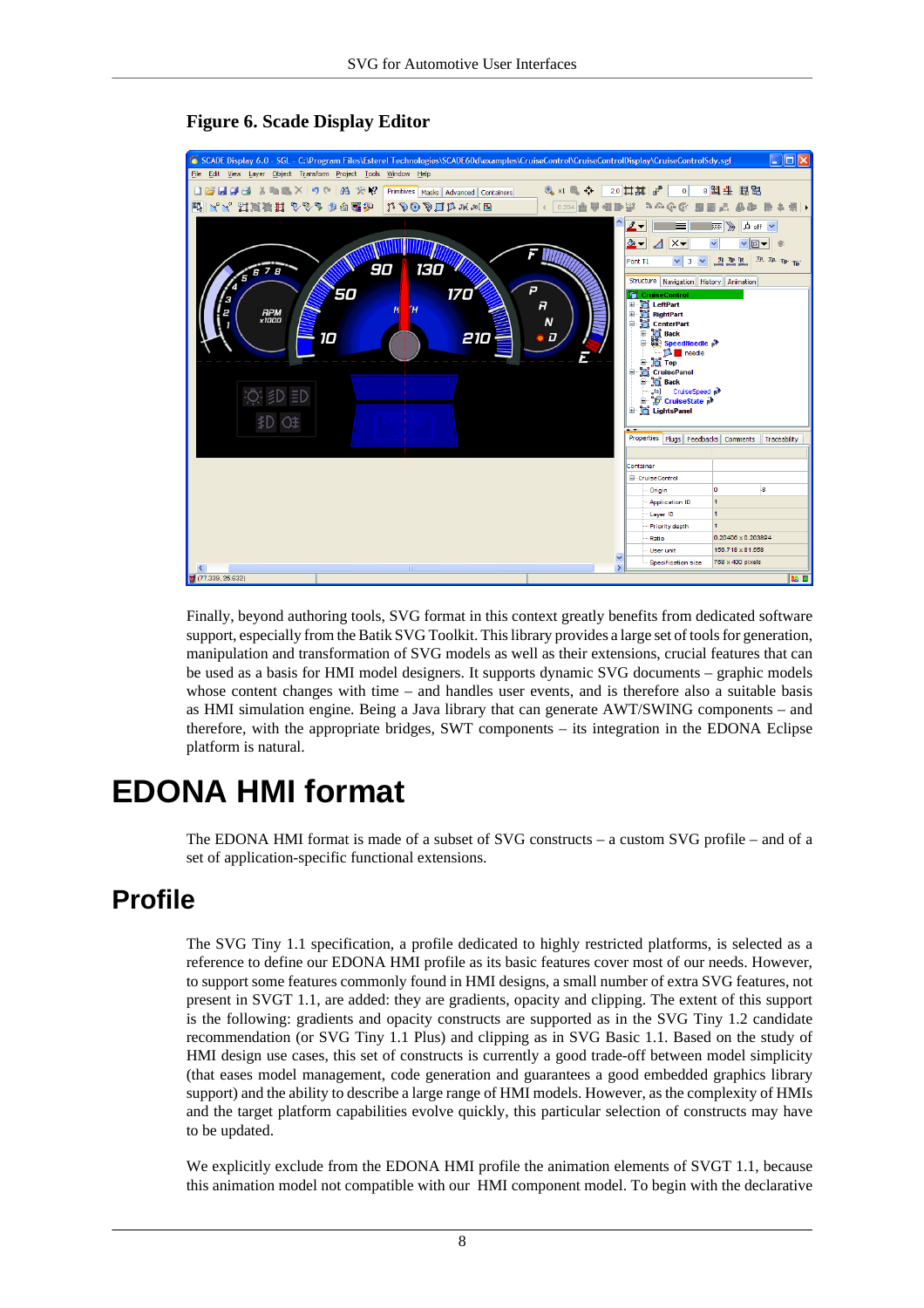constructs the SVG Tiny animation model rely heavily on physical time for animations: to start the animations, control their duration, specify how the animated values change in time, etc. But in the component model outlined above, time measures are generally not available. Moreover, event-based activation of animations in SVG Tiny is based on a fixed set of supported events, while we may update the graphic content as a consequence of an arbitrary external event (for example of an interaction between the user and an audio system turn knob).

The kind of dynamic parameters we describe in the graphic content is related to changes in the graphic transforms, shapes, style or text data, but does not require changes to the structure of the element tree itself. The structure of the document being fixed, a very simple document model may be adopted: SVG data stored in attributes or text content have to be explicitly labeled as writable and/or readable and exposed as inputs and/or outputs in a component interface.

#### <span id="page-8-0"></span>**HMI extensions**

The lack of support for animations is compensated by the ability to label SVG data, and then expose it as a component input signals or output signals: we explicitly flag the subset of the document data that is eligible for interaction. As the structure of the SVG document cannot be changed, such exposed signals are guaranteed to be always available in the document.

Exposing a labeled data as a component input is done by linking a component interface input to the labeled data. Linking denotes the path network followed by the information flow inside the component.

Group component is the construct that allows to create new components with user-defined functionality and interfaces. Group components are hybrid containers: they may contain graphic elements and micro-functional constructs, including other group components: they therefore provide a hierarchy that is consistent with the graphic structure. Group components encapsulate information: the signals they contain are not available for linking outside of the component unless they have been explicitly exposed into the component interface. Inside components, signals may be linked consistently with these visibility rules and also information flow: information sources to information sinks.

Group components may be triggered: their content won't be activated unless a specific numeric signal – the trigger – differs from zero. The remaining functional constructs are constants – typed values that do not change and are not present in the SVG document) – delays (basic memories that output at a given time the input value at previous instant) and built-in functions – memoryless components that compute their output values based only on input values.

These constructs are simple but sufficient to describe common HMI display and control elements. For example, the simplified micro-functional diagram of a slider control is represented in the figure below. Component inputs, in blue, provide information about the user events that controls the slider activation and movement. These signals are processed by functions and delays (light and dark gray blocks) that perform basic logic and mathematical operations, input selection and data storage. Some signals as used to trigger (black circles) the activation of subsystems while others are exported as component outputs ('active' the slider status, and 'x', its position). The slider position is synchronized with the SVG document through the SVG signal data (red block) that controls the slider position.

#### **Figure 7. Slider micro-functional model**

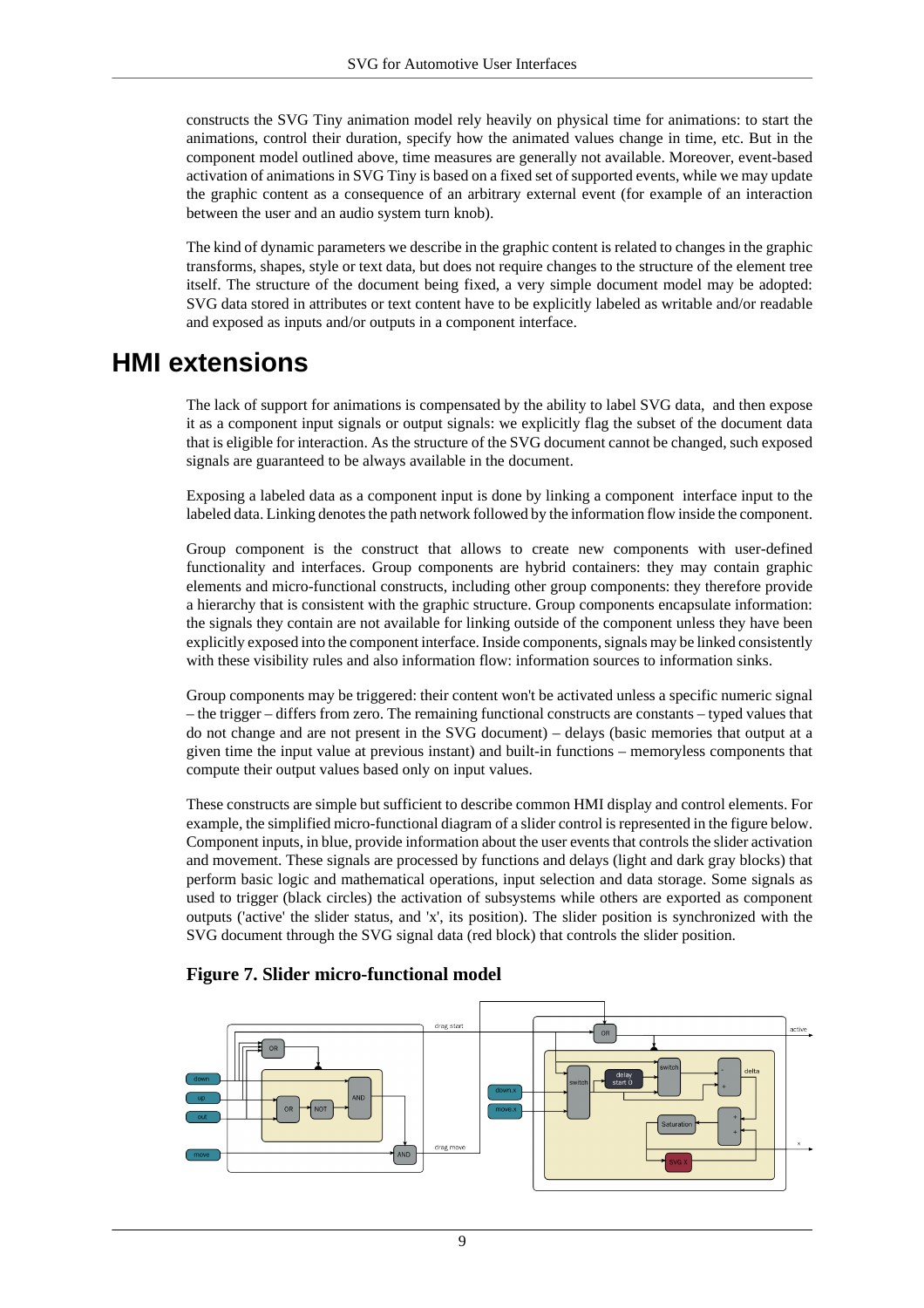The additional data that we wish to include in the HMI model leverages the 'desc', 'title' and 'metadata' SVG elements that all share the feature of allowing the embedding of non-svg elements namespaces. The 'desc' and 'title' elements are natural targets for component documentations and requirements traceability. Internationalization support requires several annotations in the document: references to an external translation table, something that takes place in metadata elements, as well as specific text id flags that are applicable to SVG text contents as well as functional text constants for identification and localization purposes.

## <span id="page-9-0"></span>**Conclusion**

This paper described the effort undertaken by the EDONA HMI project for the modeling of HMI displays in car cockpits. We demonstrated the benefits of using the SVG format in the modeling of the HMI graphics layer and the nature of domain-specific extensions that together are the core model of the EDONA HMI design environment.

EDONA is a 3-year project that has started in september 2007, and although most of the development effort for the HMI design environment is still ahead, the structure and content of the HMI models, a central point for a model-based development environment, has been established. By the end of the project, it it planned to demonstrate the complete HMI design environment with the development of two platforms: the HMI of an advanced prototype of intelligent transportation system on one hand, and a production-ready, certified HMI application on the other hand.

## <span id="page-9-1"></span>**Acknowledgments**

The authors acknowledge the contributions of EDONA HMI work group leader Visteon and partners CAOR Mines Paris-Tech, Intempora, Esterel Technologies and Geensys.

This work has been performed in the context of the EDONA project of the System@tic Paris Région Cluster. It is sponsored by the "Direction Générale des Entreprises of the french administration", the "Conseil Régional d' Île de France", the "Conseil Général des Yvelines", the "Conseil Général de l'Essonne and the "Conseil Général des Hauts de Seine".

# <span id="page-9-2"></span>**References**

*EDONA project: [http://www.edona.fr](http://www.edona.fr/)* .

*SYSTEM@TIC PARIS-REGION cluster, Automotive and Transport working group. [http://www.systematic-paris](http://www.systematic-paris-region.org/fr/automobile)[region.org/fr/automobile](http://www.systematic-paris-region.org/fr/automobile)* .

*NUM@TECH AUTOMOTIVE initiative. [http://www.numatech-automotive.com](http://www.numatech-automotive.com/)* .

*AUTOSAR: AUTomotive Open System Architecture. [http://www.autosar.com](http://www.autosar.com/)* .

*CAOR, Mines ParisTech. [http://caor.ensmp.fr](http://caor.ensmp.fr/)* .

*Visteon. [http://www.visteon.com](http://www.visteon.com/). See also <http://visteon.com/innovate/home.html>for the Visteon/3M X-Wave platform*.

*Intempora, RT-Maps. <http://www.intempora.fr/maps>* .

*Esterel Technologies, Scade Display and Scade Suite. [http://www-esterel-technologies.com](http://www-esterel-technologies.com/)* .

*Geensys. [http://www.geensys.com](http://www.geensys.com/)* .

*SVG recommandation and mobile profiles. <http://www.w3.org/Graphics/SVG/>* .

*Batik SVG Toolkit. [http://xmlgraphics.apache.org/batik](http://xmlgraphics.apache.org/batik/)* .